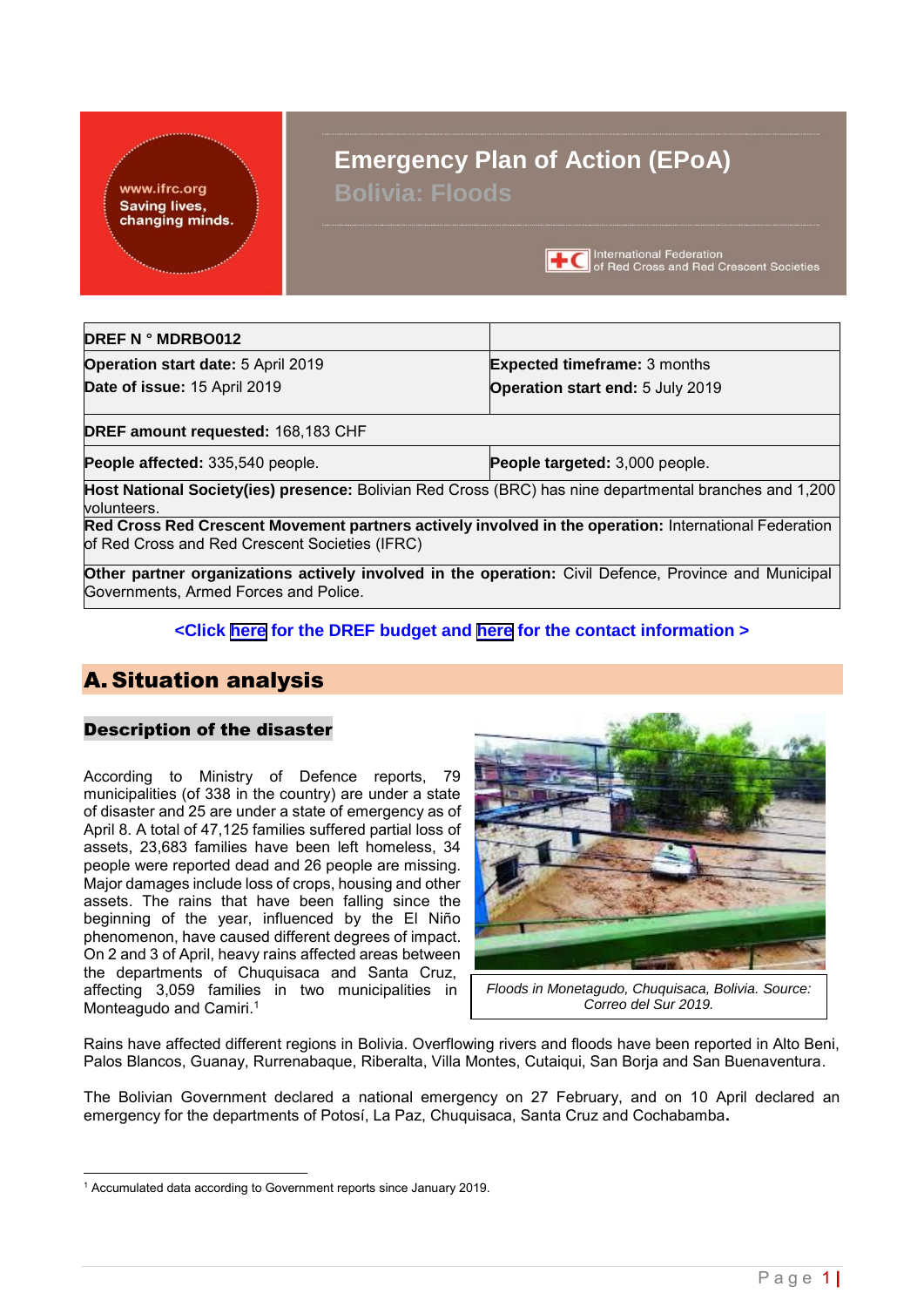The Government has reported that the greatest number of victims is found in Potosí, La Paz, Chuquisaca, Beni, Santa Cruz and Cochabamba - more than 70,000 families affected between February and April. Rains are expected to continue through April in certain sectors, which could again cause flooding in the basins of the Mamoré, Beni, Parapetí, Bermejo and Pilcomayo rivers, which cover two thirds of the country.

| <b>Department</b>                                                    | <b>Under</b><br>state of<br>emergency                     | <b>Under</b><br>state of<br>disaster | <b>Affected</b><br>families | <b>Homeless</b><br>families | <b>Crop</b><br><b>loss</b><br>(Ha) | <b>Housing</b><br>destroyed | <b>People</b><br>dead | <b>People</b><br>missing |  |  |  |  |  |
|----------------------------------------------------------------------|-----------------------------------------------------------|--------------------------------------|-----------------------------|-----------------------------|------------------------------------|-----------------------------|-----------------------|--------------------------|--|--|--|--|--|
| LA PAZ                                                               | 0                                                         | 40                                   | 19451                       | 9295                        | 11389                              | 170                         | 20                    | 24                       |  |  |  |  |  |
| <b>ORURO</b>                                                         | 2                                                         | 3                                    | 936                         | 318                         | 1000                               | $\Omega$                    | 0                     | $\Omega$                 |  |  |  |  |  |
| 7<br>3<br>2284<br>1341<br>360<br>$\Omega$<br>8<br>7<br><b>POTOSI</b> |                                                           |                                      |                             |                             |                                    |                             |                       |                          |  |  |  |  |  |
| <b>COCHABAMBA</b>                                                    | $\overline{2}$                                            | 14                                   | 8508                        | 5170                        | 4439                               | 4                           | 6                     |                          |  |  |  |  |  |
| <b>CHUQUISACA</b>                                                    |                                                           | 7                                    | 6470                        | 2521                        | 3828                               | $\mathbf{0}$                | 4                     | $\Omega$                 |  |  |  |  |  |
| <b>TARIJA</b>                                                        |                                                           | 6                                    | 1580                        | 1226                        | 1153                               | $\mathbf{0}$                | 1                     | $\mathbf{0}$             |  |  |  |  |  |
| <b>PANDO</b>                                                         |                                                           | 0                                    | 39                          | 39                          | 0                                  | $\Omega$                    | 0                     | $\Omega$                 |  |  |  |  |  |
| <b>BENI</b>                                                          | 7                                                         | 0                                    | 2476                        | 1500                        | 3751                               | $\Omega$                    | 0                     |                          |  |  |  |  |  |
| <b>SANTA CRUZ</b>                                                    | 3                                                         | 7                                    | 5681                        | 2273                        | 7439                               | 1                           | 0                     | $\Omega$                 |  |  |  |  |  |
| <b>TOTAL</b>                                                         | 34<br>26<br>25<br>84<br>47,425<br>23,683<br>33,359<br>182 |                                      |                             |                             |                                    |                             |                       |                          |  |  |  |  |  |
| 109 Municipalities at the national level <sup>2</sup>                |                                                           |                                      |                             |                             |                                    |                             |                       |                          |  |  |  |  |  |

The rains on 2 and 3 April caused further damage in Camiri, Santa Cruz, affecting 1,322 families in 19 communities due to flooding from the Parapety river. River flows have been higher than normal, affecting nearby communities in municipal urban and rural areas. These have compounded the damage caused by the previous month's floods that led to the emergency declaration on 21 March. Floods damaged communities' water systems, roads, homes, agriculture, among others.

In Monteagudo, Santa Cruz, the rains that fell on April 2 caused the Sauces river to overflow, flooding streets and homes and dragging vehicles and motorcycles through the streets. Los Sauces, Pedernal Fernández and San Juan del Piraí were among the most affected, as floods affected homes, crops and roads. According to preliminary assessments, 1,737 families lost their homes, trade was severely affected, there is severe damage to crops and animals, and some 30 homes are at risk of collapsing (in urban areas). At least half of the 80 communities that make up the municipality have been affected by the rains.

## Summary of the current response

## **Overview of Host National Society.**

Bolivian Red Cross (BRC) has its national headquarters in La Paz, with departmental headquarters in each of the country's nine departments, which in turn have their own municipal offices. BRC has a total of 981 active volunteers across the country. As part of the Country Humanitarian Teams (EHP), BRC has coordinated response actions and established specific tasks for each EHP member. BRC will be responsible for carrying out operational tasks related to humanitarian aid delivery in coordination with the Under-Ministry of Civil Defence.

In view of the latest impact caused by the rains that fell on April 2 and 3, which increased the number of affected areas and families, local volunteers conducted a preliminary assessment in order to provide a more comprehensive picture of the situation to leadership.

BRC's branch in Santa Cruz Branch has started a local food collection campaign to assist affected families in Camiri, and the Chuquisaca branch has carried out initial assessment actions in the area.

<sup>-</sup><sup>2</sup> Under-Ministry of Civil Defence report - 10 April 2019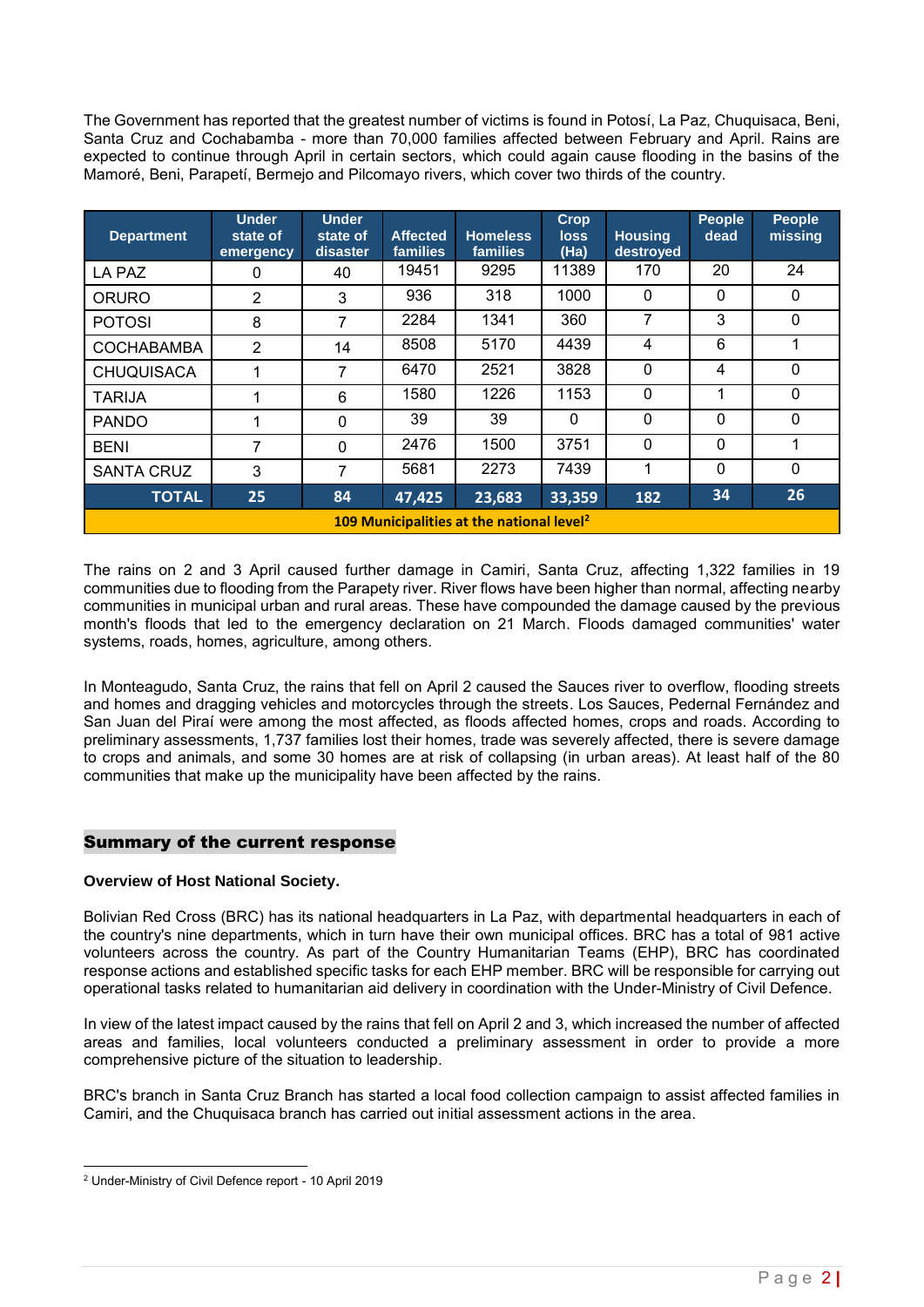#### **Overview of Red Cross Red Crescent Movement in country**

Bolivian Red Cross has maintained coordination with IFRC's Disaster Manager for South America, in order to monitor the floods and the support being provided. The Lima office is also assisting the National Society during this emergency.

The Americas Regional Office's (ARO) Disaster and Crisis department deployed a General RIT member to Bolivia to assist the National Society with field assessment and to prepare the emergency plan of action, with support from IFRC's Disaster Manager for South America.

#### **Overview of non-RCRC actors in country**

As of the emergency declarations, both the municipal governments and central government activated their response mechanisms and funds to address the damages and impact. As of 8 April, 555 tons of humanitarian aid have been delivered to 16,260 families, including food, hygiene products, water, tools and shelter items. In addition, the Armed Forces have deployed search and rescue teams as well as airplanes to transport more than 3,000 people.

#### Needs analysis, targeting, scenario planning and risk assessment

#### **Needs analysis**

The intense rains and flooding have affected different sectors at multiple levels. Initial assessments at the local and national levels have identified the following:

- **Health:** The rising waters of the Parapeti and Sauce rivers flooded homes, caused the collapse of local water systems and affected families' basic hygiene services, which has resulted in some isolated cases of diarrhoeal illnesses. Local health centres were also flooded, mainly in Camidi. Twenty-three urban and rural health posts have suffered damages, affecting health care provision to the public. Based on the impact of the health centres, it is planned to provide first aid and/or referral of cases. There are no preliminary reports on acute diarrhoeal diseases, acute respiratory infections or other diseases.
- **Shelter:** The mud dragged by flood waters affected homes made of adobe, brick or mixed materials and to a lesser extent those made of wood or lighter materials. As a result, these families had to be evacuated to safe areas or municipal or local collective centres.
- **Water and Sanitation:** Local governments provided bottled water to families living in areas affected by mud, which also caused the local sewer system to collapse for four or five days, considering that water sources had been polluted by floods and were deemed unfit for human consumption (especially in rural areas).
- **Livelihoods and Food Security:** Intense rains affected maize, bean, potato, citrus and vegetable crops in several localities, as these amounts of rain are unusual in these areas. Families also lost food stored inside their homes or in local production storage sheds, as well as household and other non-food items (mostly in rural areas).

## **Scenario planning**

According to data provided by the Under-Ministry of Civil Defence to 10 April, areas are still being surveyed and assisted by municipal risk management departments; however, some areas have not received any assistance whatsoever.

| <b>BEST CASE</b><br><b>SCENARIO</b> | Improve current conditions of the affected population.<br>Provide coverage to approximately 600 families according to level of impact.<br>Through local campaigns, improve hygiene and food management or use of current<br>health services.<br>Families return to their homes in the short to medium term. |
|-------------------------------------|-------------------------------------------------------------------------------------------------------------------------------------------------------------------------------------------------------------------------------------------------------------------------------------------------------------|
|                                     | Collaborative work with humanitarian aid agencies present in the area.                                                                                                                                                                                                                                      |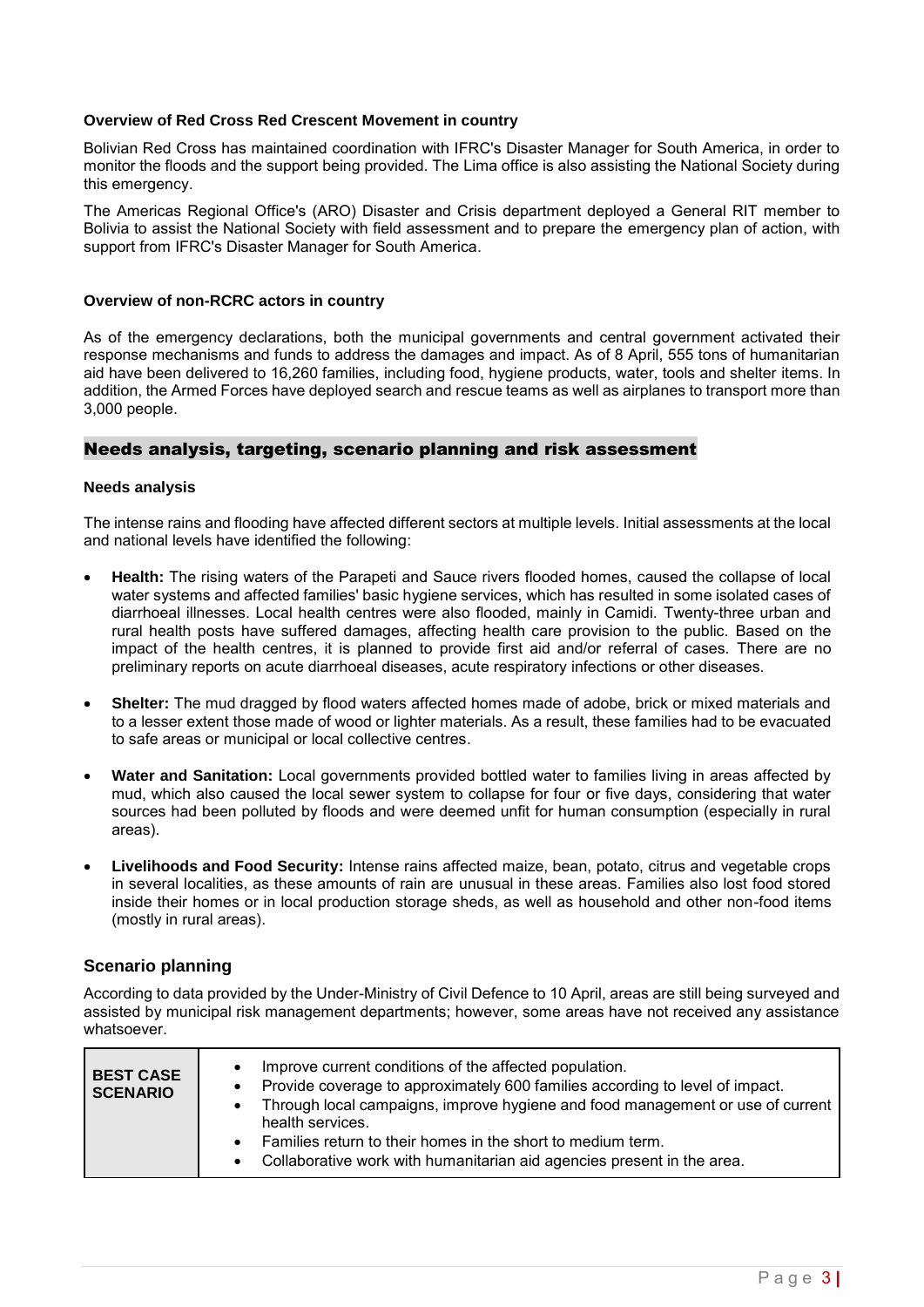| <b>MOST</b><br><b>PROBABLE</b><br><b>SCENARIO</b> | Coverage needs to be adjusted in Camini and Monteagudo, considering the rainy<br>season and new minor impacts.<br>Multiple or individual needs to be assessed, by area.<br>$\bullet$<br>Hygiene promotion lines not covered.<br>Problems related to water treatment.<br>Possibly food, water and basic sanitation needs, as well as others related to affected<br>families' livelihoods. |
|---------------------------------------------------|------------------------------------------------------------------------------------------------------------------------------------------------------------------------------------------------------------------------------------------------------------------------------------------------------------------------------------------------------------------------------------------|
| <b>WORST</b><br><b>CASE</b><br><b>SCENARIO</b>    | • Lack of access to communities<br>Communities still in collective centres in unidentified areas<br>Find a larger number of surveyed populations.<br>Increase in needs resulting from new rains or greater flooding.<br>$\bullet$<br>• Proliferation of diseases related to improper handling of water and food, or due to<br>poor local health service management.                      |

#### **Operation Risk Assessment**

The continuing rains in the country and the presence of a weak El Niño season in the region may lead to changes in intervention and response scenarios for Bolivian Red Cross. Another additional aspect to consider is access, considering that several roads and highways have also been affected.

# B. OPERATIONAL STRATEGY

#### **Overall Operational objective**

Provide access to humanitarian aid in terms of health, water and sanitation and food security to least 3,000 people affected by floods in the municipalities of Monteagudo and Camiri, in the departments of Chuquisaca and Santa Cruz, respectively, as well as assistance in managing the emergency following the evolution of the rainy period.

#### **Intervention Strategy**

Below are the strategic lines to provide care to 3,000 people (600 families):

#### **Health**

- First aid
- Health promotion
- Provision of PSS to the affected population

#### **Water, sanitation and hygiene promotion**

- Distribution of 600 hygiene kits (See Annex Content of household hygiene kits and Food Kits.)
- Distribution of 1200 ten-litre bucket (two per family)
- Distribution of 600 bottles of chlorine tablets (30 pills per tablet) for one month
- Hygiene promotion
- water management at house hold level.

#### **Food Security**

• 600 food kits

#### **Beneficiary selection criteria focus on members of at-risk groups:**

- Single-parent families
- Families with older adults
- Families with members with disabilities
- Families who lost 100 per cent of their home
- Families who lost 30 per cent of their home as well as livelihoods
- Families with pregnant women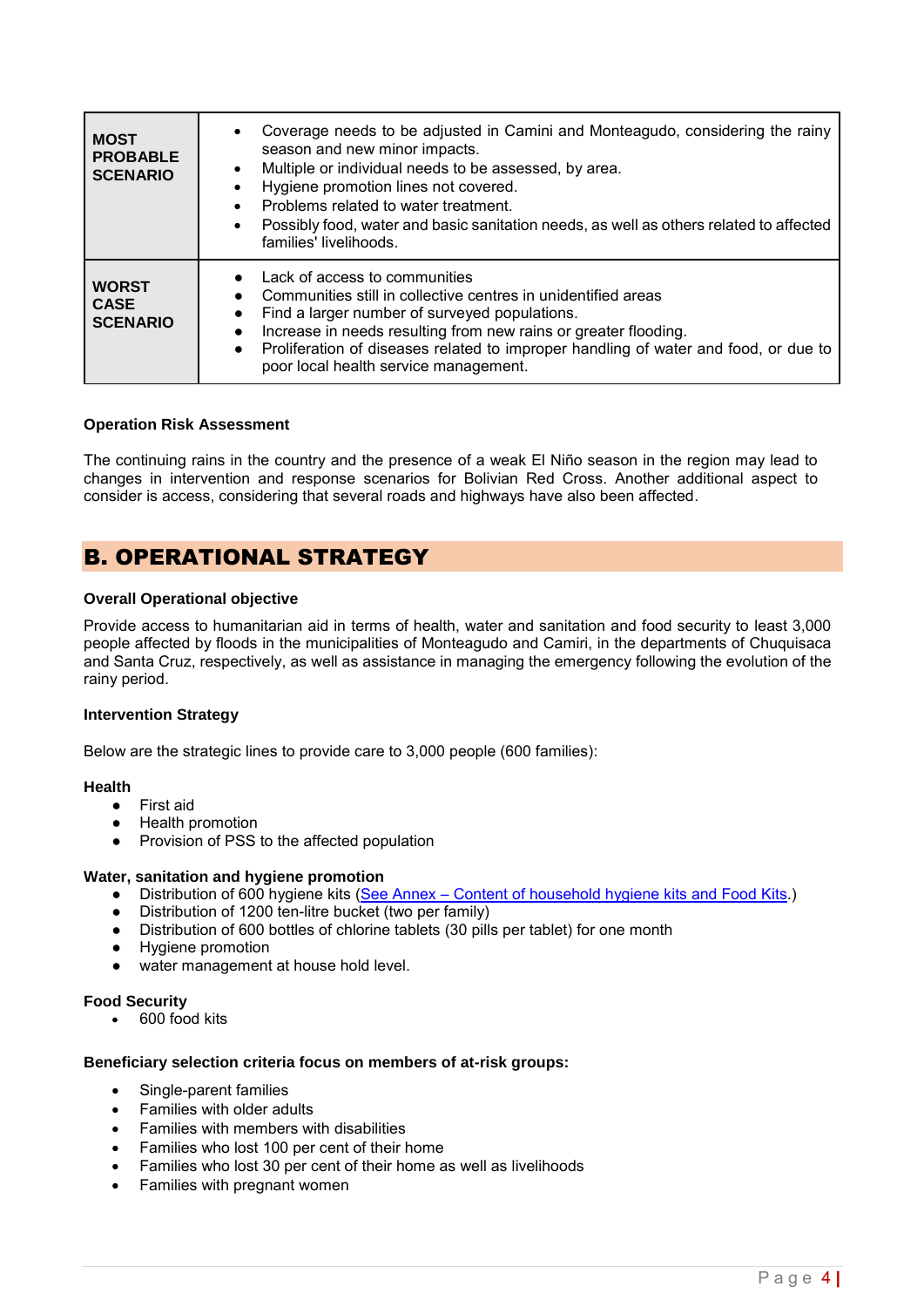• Families with members with pre-existing chronic conditions.

#### The criteria used for the selection of families will have the following characteristics:

**a) Affectation criteria:** families that have been affected by the floods (damage to homes, loss of livelihood, need for shelter, among others) or that are especially exposed due to the floods (in terms of health, hygiene and/or livelihoods).

**(b) Vulnerability criteria:** In addition, families with special circumstances of vulnerability, such as single-parent families with dependent children, families of older adults or with dependent older adults, with members with disabilities or with pregnant women, will be added.

**c) Coverage criteria:** implies that any needs that may arise as a consequence of the emergency are not fully covered (or are in the process of being covered) by government recovery plans or by the actions of other organizations or agencies.

## **Human resources**

A project coordinator and a finance manager will be hired locally for the duration of this three-month operation. The team will be composed of:

- One national coordinator
- One finance officer/logistician
- Two field coordinators
- Two drivers

In addition, the National Society will make its Headquarters' technical and administrative staff available for the operation.

BRC's branch in Santa Cruz has 80 volunteers to carry out activities, and the branch in Chuquisaca has 70 volunteers.

This operation will provide insurance, per diem, transport costs, as well as protection and visibility material for volunteers.

As part of the assistance and technical support provided by IFRC, a member of the General Regional Intervention Team (RIT) will be deployed for three months to coordinate activities in support of the EPoA. This period of technical support will help build the skills of staff and volunteers.

Furthermore, IFRC will continue to provide the necessary technical guidance for the duration of this operation. The Disaster Management Coordinator for South America will conduct a monitoring mission to Bolivia. Bolivian Red Cross will also receive remote technical support from IFRC for communications, finance, and planning, monitoring, evaluation and reporting (PMER) strategies.

#### **Logistics and supply chain**

All acquisitions related to this operation will be made in accordance with IFRC procurement procedures and Sphere standards for acquisitions by national financing institutions. The acquisition of goods and services will meet necessary conditions based on the needs of the affected population and/or areas of operations, to ensure the appropriate level of supplies and optimal performance. All purchases will be made in-country with support from a Panama RLU procurement officer.

Both branches have experience in carrying out humanitarian aid processes, mobilizing personnel using own vehicles and storage capacity.

## **Information Technology (IT)**

BRC has an Information Department with a computerized system to facilitate related services related to this technology, providing data links, Internet, and network access and technical support to the operation and team deployed in the field. It also has a national radio network to facilitate contact with both the operations team and team deployed in the field.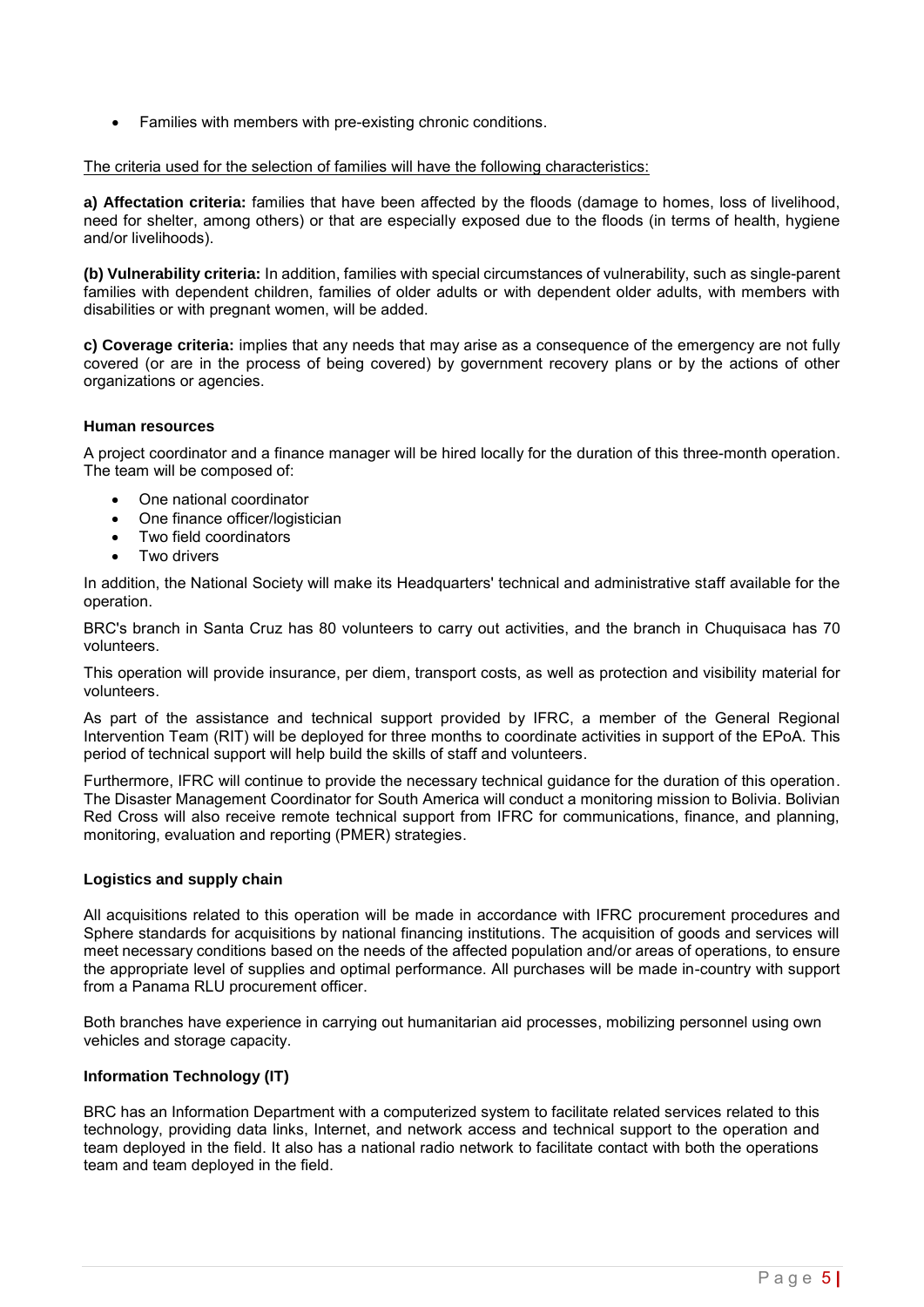## **Communications and information.**

BRC has its own media and social networks as well as contacts with government actors and key civil society organizations.

The National Society has:

- 1. One Communications officer<br>2. Use of social networks as we
- 2. Use of social networks as well as internal and external communications.<br>2. Social network accounts (Facebook, Twitter, Google +, Instagram and Y
- 3. Social network accounts (Facebook, Twitter, Google +, Instagram and YouTube).
- 4. Institutional email.

#### **Security**

Both branches adhere to operational safety regulations for volunteers and staff members, which requires mandatory use of vests, caps and raincoats that identify them as members of Bolivian Red Cross. Furthermore, volunteers respect local practices, traditions and beliefs.

Institutional vehicles have basic safety features (lights, seat belts and mechanical assistance kits) as well as three BRC emblems in different places.

#### **Planning, monitoring, evaluation and reporting (PMER)**

The National Society will participate in constant monitoring and evaluation of activities during development and implementation of this EPoA.

The following monitoring activities will be carried out:

- Visits by National Headquarters to oversee delivery of humanitarian assistance.
- Regular monitoring meetings.
- Monthly activity and coordination reports prepared as part of the DREF.
- Indicators will be reviewed regularly to measure progress.
- A final report will be prepared at the end of the operation.

#### **Administration and Finance**

Bolivian Red Cross has accounting and finance departments to ensure proper use of financial resources in accordance with conditions established in the Memorandum of Understanding between the National Society and IFRC. Financial resource management will be according to IFRC guidelines and procedures. Points established in the Agreement Letter will be used to justify expenditures. IFRC formats will be used, including DREF guidelines and procedures, to ensure the proper funds management.

The CCST financial team in Lima will provide operational support to review and validate budgets and bank transfers, as well as technical assistance during expense justification procedures including the review and validation of invoices.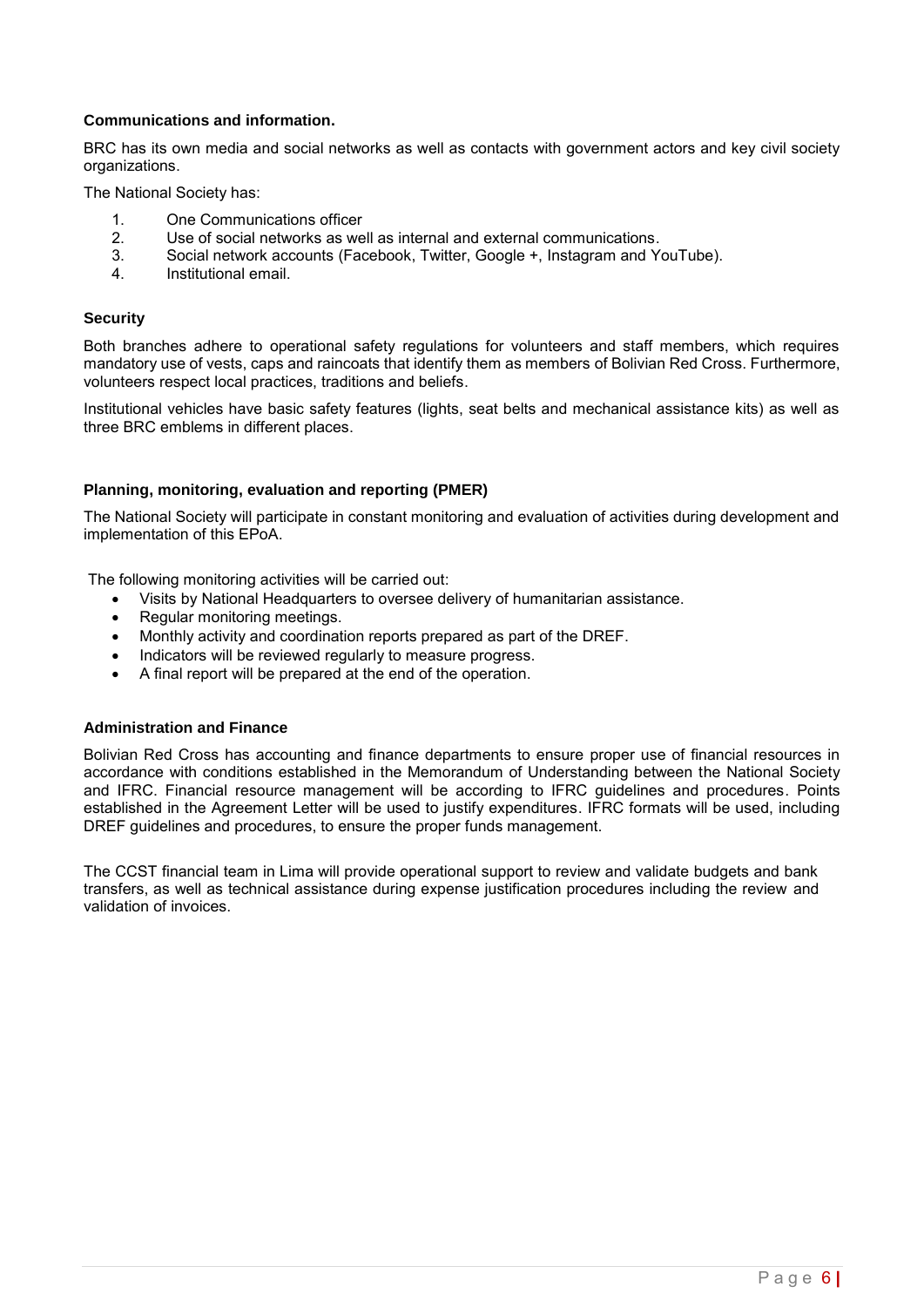# C. DETAILED OPERATIONAL PLAN



**Livelihoods and basic needs People targeted: 3,000** Male: 1,500 Female: 1,500 **Requirements (CHF): 56,963**

Needs analysis: Families lost assets, food reserves and crops to the floods; therefore, affected populations will be assisted through the provision of food kits in order to meet their basic food needs and facilitate recovery actions.

Population to be assisted: Food assistance<sup>3</sup> will be provided to 600 families (3,000 people) in the communities of Monteagudo and Carami in Chuquisaca and Santa Cruz respectively.

Programme standards/benchmarks: Sphere project food assistance standards will be applied.

| <b>P&amp;B</b><br><b>Output</b><br>Code | Livelihoods and basic needs Outcome 1: The immediate food security needs of the<br>population affected by the disaster are met |  |   |   |            |             |   |                | Target: 600 families                      |   |                 | # of families that receive food kits. |    |    |    |    |    |
|-----------------------------------------|--------------------------------------------------------------------------------------------------------------------------------|--|---|---|------------|-------------|---|----------------|-------------------------------------------|---|-----------------|---------------------------------------|----|----|----|----|----|
|                                         | Livelihoods and basic needs Output 1.1: Basic needs of food assistance is provided to<br>the most affected population          |  |   |   |            |             |   |                | # food kits delivered<br>Target: 600 Kits |   |                 |                                       |    |    |    |    |    |
|                                         | Activities planned<br>Week                                                                                                     |  | 2 | 3 | $\sqrt{4}$ | $5^{\circ}$ | 6 | $\overline{7}$ | 8                                         | 9 | 10 <sup>1</sup> | 11                                    | 12 | 13 | 14 | 15 | 16 |
| AP008                                   | Purchase and transport of food kits                                                                                            |  |   |   |            |             |   |                |                                           |   |                 |                                       |    |    |    |    |    |
| AP008                                   | Distribution of food kits                                                                                                      |  |   |   |            |             |   |                |                                           |   |                 |                                       |    |    |    |    |    |

<sup>-</sup> $^3$  Food kits meet Sphere Project standards and are designed to feed a family of five for 15 days, providing 2100 Kcalories and at least 10 per cent protein, among other nutritional requirements.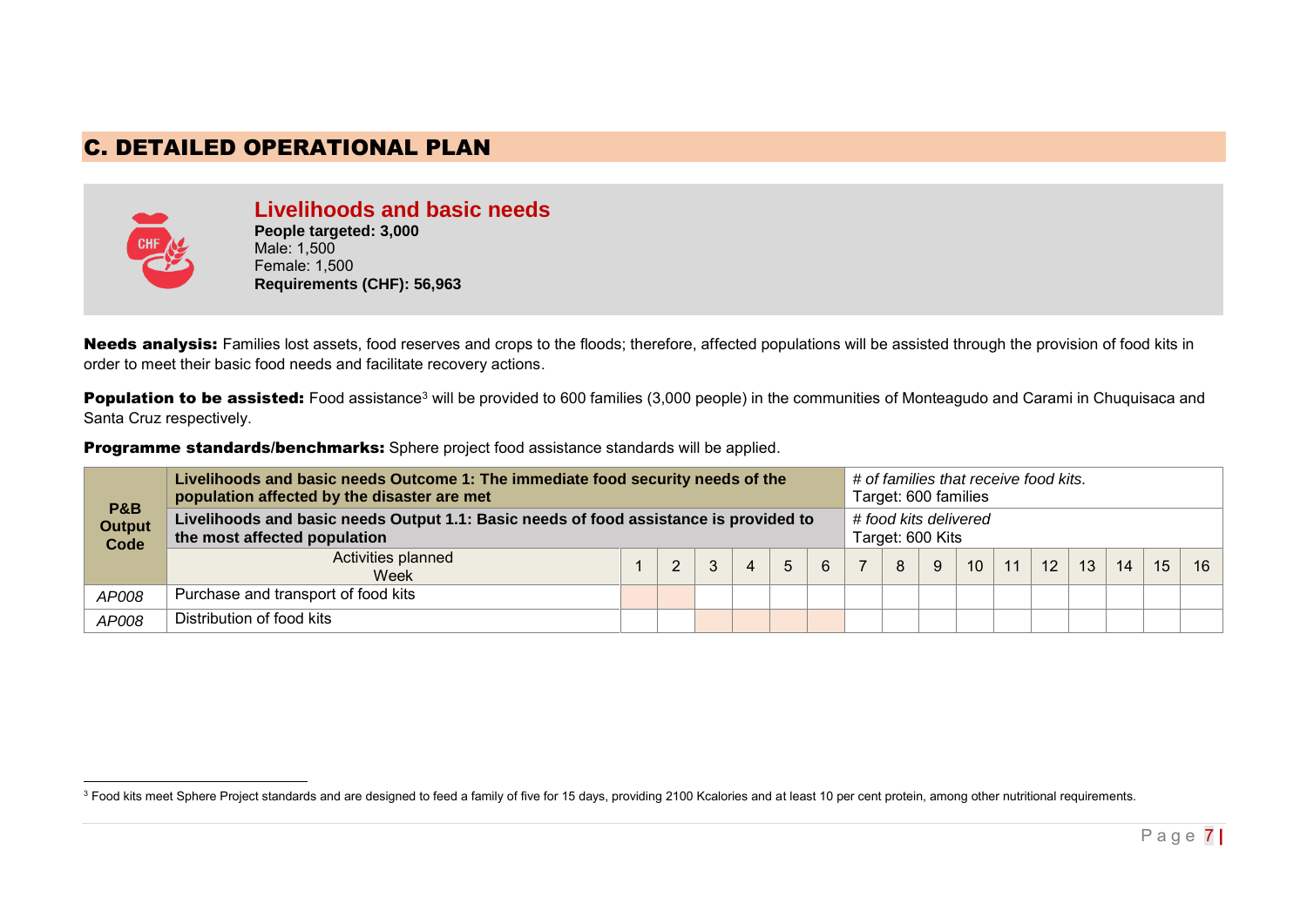

**Health People targeted: 3,000**  Male: 1,500 Female: 1,500 **Requirements (CHF): 11,113**

Needs analysis: The floods have affected community infrastructure and caused the loss of household goods and assets. The operation will provide first aid and health promotion in order to prevent post-emergency diseases. No endemic outbreaks have been reported so far. The people affected and especially those who lost their assets and resources were emotionally affected, access to aid and in communication in some communities, generated uncertainty.

Population to be assisted: Health assistance will be provided to 600 families (3,000 people) in the communities of Monteagudo and Carami in Chuquisaca and Santa Cruz.

Programme standards/benchmarks: All promotional activities will be carried out within the framework of this Plan of Action and in accordance with National Society, IFRC and Ministry of Health guidelines and strategies.

| <b>P&amp;B</b>                                                                                        | Health Outcome 1: The immediate risks to the health of affected populations are reduced                            |  |                |   |   |   |                                |                                                                                        | # of people who reduce their health risks.<br>Target: 3,000 people (600 families) |                                              |    |    |                                     |    |    |    |    |  |  |
|-------------------------------------------------------------------------------------------------------|--------------------------------------------------------------------------------------------------------------------|--|----------------|---|---|---|--------------------------------|----------------------------------------------------------------------------------------|-----------------------------------------------------------------------------------|----------------------------------------------|----|----|-------------------------------------|----|----|----|----|--|--|
| <b>Output</b><br>Code                                                                                 | Health Output 1.1: Target population is provided with rapid medical management of<br>injuries and diseases         |  |                |   |   |   |                                |                                                                                        |                                                                                   | Target: At least 300 people.                 |    |    | # of first-aid treatments provided. |    |    |    |    |  |  |
|                                                                                                       | Activities planned<br>Week                                                                                         |  | $\overline{2}$ | 3 | 4 | 5 | 6                              |                                                                                        | 8                                                                                 | 9                                            | 10 | 11 | 12                                  | 13 | 14 | 15 | 16 |  |  |
| AP022                                                                                                 | Purchase first aid supplies for four first aid kits                                                                |  |                |   |   |   |                                |                                                                                        |                                                                                   |                                              |    |    |                                     |    |    |    |    |  |  |
| AP022                                                                                                 | Provide first aid care to affected communities                                                                     |  |                |   |   |   |                                |                                                                                        |                                                                                   |                                              |    |    |                                     |    |    |    |    |  |  |
| <b>P&amp;B</b><br><b>Output</b>                                                                       | Health Output 1.2: Community-based disease prevention and health promotion is<br>provided to the target population |  |                |   |   |   |                                | # of families sensitized regarding health promotion.<br>Target: At least 600 families. |                                                                                   |                                              |    |    |                                     |    |    |    |    |  |  |
| Code                                                                                                  | Activities planned<br>Week                                                                                         |  | $\overline{2}$ | 3 | 4 | 5 | 6                              |                                                                                        | 8                                                                                 | 9                                            | 10 | 11 | 12                                  | 13 | 14 | 15 | 16 |  |  |
| AP011                                                                                                 | Reproduce and distribute health promotion materials                                                                |  |                |   |   |   |                                |                                                                                        |                                                                                   |                                              |    |    |                                     |    |    |    |    |  |  |
| AP011                                                                                                 | Deliver CBHFA refreshers to volunteers                                                                             |  |                |   |   |   |                                |                                                                                        |                                                                                   |                                              |    |    |                                     |    |    |    |    |  |  |
| AP011                                                                                                 | Conduct disease prevention and health promotion awareness<br>campaigns                                             |  |                |   |   |   |                                |                                                                                        |                                                                                   |                                              |    |    |                                     |    |    |    |    |  |  |
| P&B<br>Health Output 1.3: Psychosocial support is provided to the target population.<br><b>Output</b> |                                                                                                                    |  |                |   |   |   | Target: At least 300 families. |                                                                                        |                                                                                   | # of people who receive psychosocial support |    |    |                                     |    |    |    |    |  |  |
| Code                                                                                                  | Activities planned<br>3<br>5<br>$\overline{2}$<br>4<br>Week                                                        |  |                |   |   | 6 |                                | 8                                                                                      | 9                                                                                 | 10                                           | 11 | 12 | 13                                  | 14 | 15 | 16 |    |  |  |
| AP023                                                                                                 | Reproduction and distribution of psychosocial support materials                                                    |  |                |   |   |   |                                |                                                                                        |                                                                                   |                                              |    |    |                                     |    |    |    |    |  |  |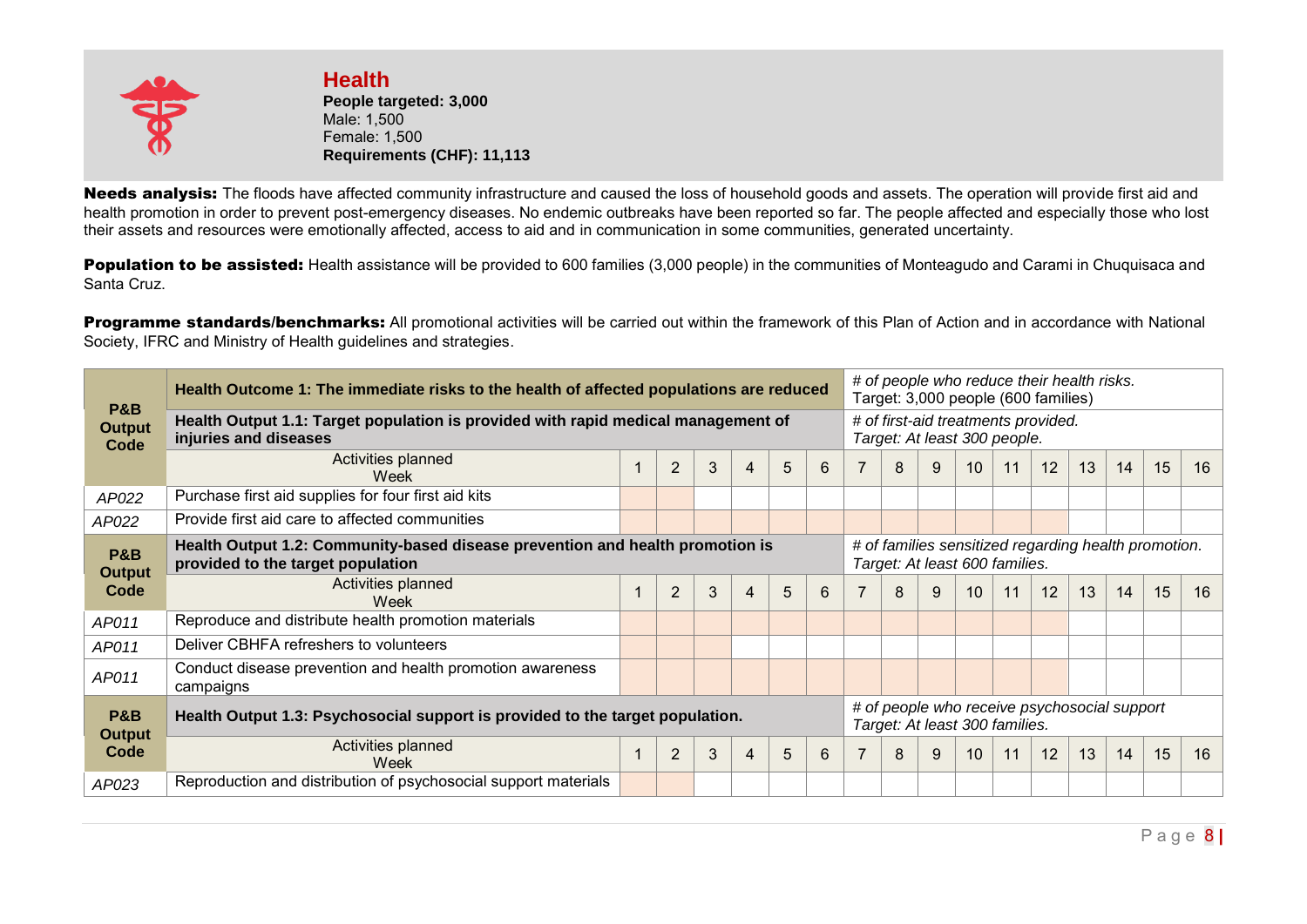

# **Water, sanitation and hygiene**

**People targeted: 3,000** Male: 1,500 Female:1,500 **Requirements (CHF): 43,972**

Needs analysis: The floods damaged water networks and pipes and therefore affected the population's drinking water supply. Water supply has been restored in urban areas, although needs are still detected in rural areas. The floods also affected family supplies, including hygiene products, which are essential for preventing diseases caused by water and waste (sludge).

Population to be assisted: Assistance in terms of water and hygiene promotion will be provided to 600 families (3,000 people) in the communities of Monteagudo and Carami in Chuquisaca and Santa Cruz.

Programme standards/benchmarks: Sphere project standards for water and hygiene assistance will be applied.

|                                         | WASH Outcome1: Immediate reduction in risk of waterborne and water related diseases<br>in targeted communities                                        |  |                |   |   |   |   |                                                                                                                                                                  | assistance<br>Target: 600 families |   |                 |    | # of families provided with water and hygiene |    |    |    |    |  |
|-----------------------------------------|-------------------------------------------------------------------------------------------------------------------------------------------------------|--|----------------|---|---|---|---|------------------------------------------------------------------------------------------------------------------------------------------------------------------|------------------------------------|---|-----------------|----|-----------------------------------------------|----|----|----|----|--|
| <b>P&amp;B</b><br><b>Output</b><br>Code | WASH Output 1.1: Daily access to safe water which meets Sphere and WHO standards in<br>terms of quantity and quality is provided to target population |  |                |   |   |   |   | # of buckets and bottles of chlorine tablets delivered<br>(two per family).<br>Target: 1200 bucket and 600 bottles of chlorine<br>tablets (30 pills per tablet). |                                    |   |                 |    |                                               |    |    |    |    |  |
|                                         | Activities planned<br>Week / Month                                                                                                                    |  | $\overline{2}$ | 3 | 4 | 5 | 6 | $\overline{7}$                                                                                                                                                   | 8                                  | 9 | 10 <sup>1</sup> | 11 | 12                                            | 13 | 14 | 15 | 16 |  |
| AP026                                   | Distribution of 10-litre bucket (two per family)                                                                                                      |  |                |   |   |   |   |                                                                                                                                                                  |                                    |   |                 |    |                                               |    |    |    |    |  |
| AP026                                   | Distribution of bottles of chlorine tablets                                                                                                           |  |                |   |   |   |   |                                                                                                                                                                  |                                    |   |                 |    |                                               |    |    |    |    |  |
| AP026                                   | Train population of targeted communities on use of buckets<br>and proper water chlorination.                                                          |  |                |   |   |   |   |                                                                                                                                                                  |                                    |   |                 |    |                                               |    |    |    |    |  |
| AP026                                   | Monitor treatment and storage of water through household<br>surveys and household water quality tests.                                                |  |                |   |   |   |   |                                                                                                                                                                  |                                    |   |                 |    |                                               |    |    |    |    |  |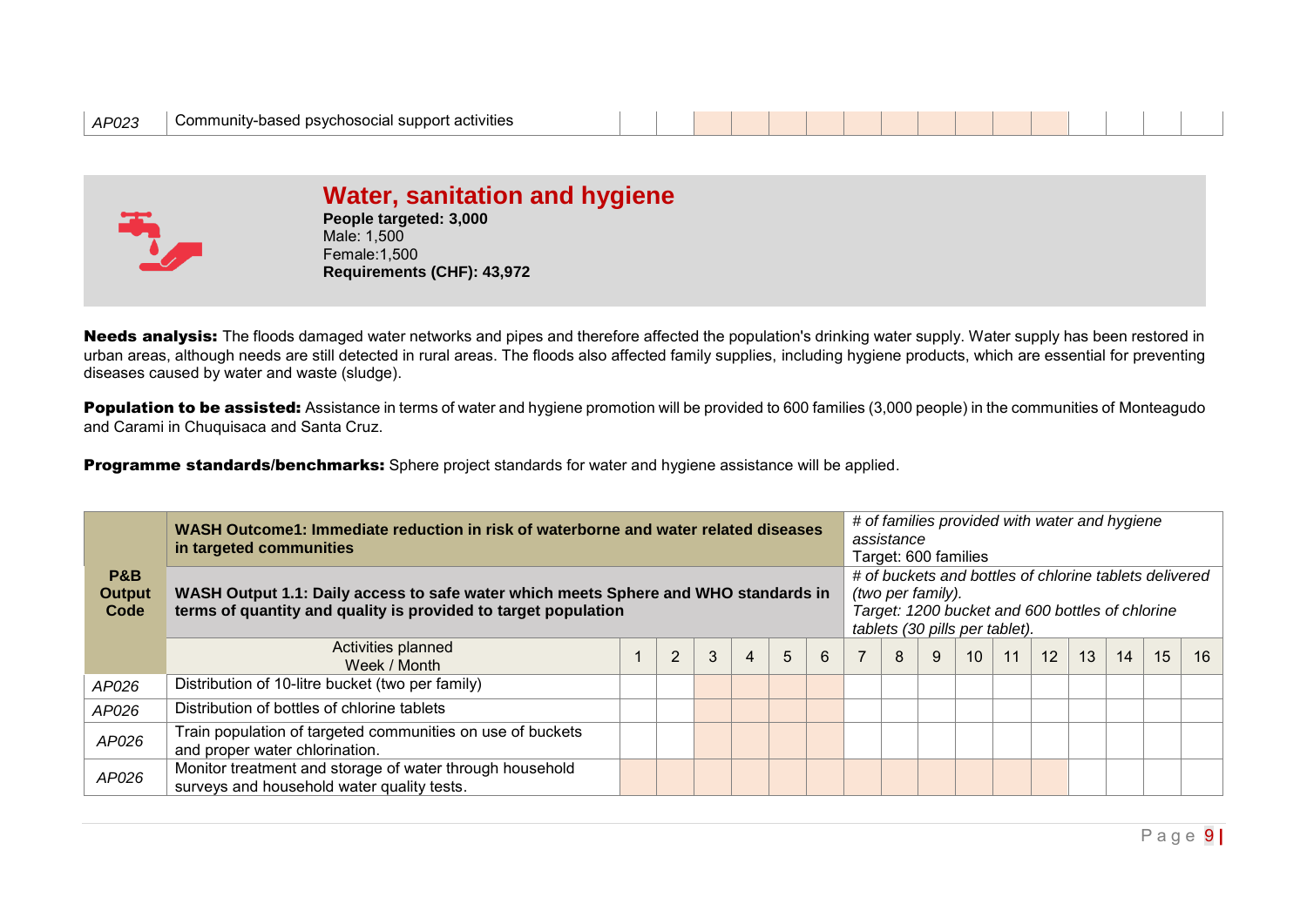| <b>P&amp;B</b><br><b>Output</b><br>Code | WASH Output 1.5: Hygiene-related goods (NFIs) which meet Sphere standards and<br>training on how to use those goods is provided to the target population |  |   |   |   |   | # of hygiene kits delivered.<br>activities<br>Target: 600. |   |    |    | # of people reached with hygiene promotion |    |    |    |    |
|-----------------------------------------|----------------------------------------------------------------------------------------------------------------------------------------------------------|--|---|---|---|---|------------------------------------------------------------|---|----|----|--------------------------------------------|----|----|----|----|
|                                         | Activities planned<br>Week / Month                                                                                                                       |  | 3 | 4 | 5 | 6 | 8                                                          | 9 | 10 | 11 | 12                                         | 13 | 14 | 15 | 16 |
| AP030                                   | Distribution of 600 household hygiene kits                                                                                                               |  |   |   |   |   |                                                            |   |    |    |                                            |    |    |    |    |
| AP030                                   | Train population of targeted communities in use of distributed<br>hygiene kits.                                                                          |  |   |   |   |   |                                                            |   |    |    |                                            |    |    |    |    |

# **Strategies for Implementation Requirements (CHF): 45,870**

|                                 | S1.1: National Society capacity building and organizational development objectives are facilitated to ensure that National Societies have the<br>necessary legal, ethical and financial foundations, systems and structures, competences and capacities to plan and perform. |    |    |    |    |    |    |    |    |    |                 |    |    |    |    |    |    |
|---------------------------------|------------------------------------------------------------------------------------------------------------------------------------------------------------------------------------------------------------------------------------------------------------------------------|----|----|----|----|----|----|----|----|----|-----------------|----|----|----|----|----|----|
| <b>P&amp;B</b><br><b>Output</b> | Output S1.1.6: National Societies have the necessary institutional infrastructure and systems in place                                                                                                                                                                       |    |    |    |    |    |    |    |    |    |                 |    |    |    |    |    |    |
| Code                            | Activities planned<br><b>Weeks</b>                                                                                                                                                                                                                                           | 01 | 02 | 03 | 04 | 05 | 06 | 07 | 08 | 09 | 10 <sup>°</sup> | 11 | 12 | 13 | 14 | 15 | 16 |
| AP042                           | Project coordinator (hiring and salary)                                                                                                                                                                                                                                      |    |    |    |    |    |    |    |    |    |                 |    |    |    |    |    |    |
| AP042                           | Finance officer and logistician (hiring and salary)                                                                                                                                                                                                                          |    |    |    |    |    |    |    |    |    |                 |    |    |    |    |    |    |
| AP042                           | Field coordinators (hiring and salary)                                                                                                                                                                                                                                       |    |    |    |    |    |    |    |    |    |                 |    |    |    |    |    |    |
| AP042                           | Drivers (hiring and salary)                                                                                                                                                                                                                                                  |    |    |    |    |    |    |    |    |    |                 |    |    |    |    |    |    |
| <b>P&amp;B</b>                  | Output S2.1 An effective and coordinated international disaster response is ensured                                                                                                                                                                                          |    |    |    |    |    |    |    |    |    |                 |    |    |    |    |    |    |
| Output<br>Code                  | Outcome S2.1.1.1: An effective emergency response capacity mechanism is maintained and adhered to.                                                                                                                                                                           |    |    |    |    |    |    |    |    |    |                 |    |    |    |    |    |    |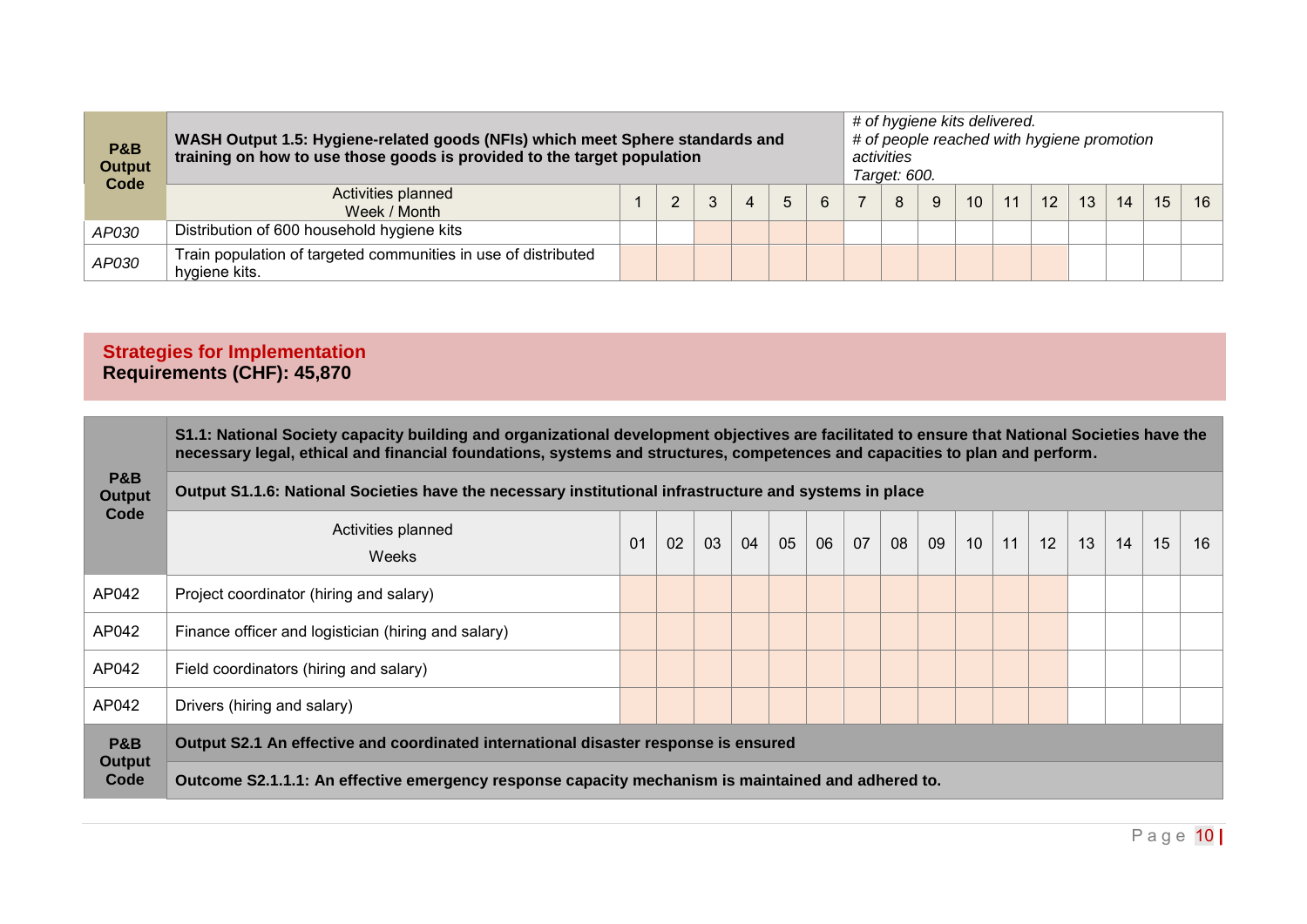|                       | Activities planned<br>Weeks                                                               | 01 | 02 | 03 | 04 | 05 | 06 | 07 | 08 | 09 | 10 <sup>1</sup> | 11 | 12 | 13 | 14 | 15 | 16 |
|-----------------------|-------------------------------------------------------------------------------------------|----|----|----|----|----|----|----|----|----|-----------------|----|----|----|----|----|----|
| AP046                 | Initial operational start up support implemented by IFRC for the<br>host National Society |    |    |    |    |    |    |    |    |    |                 |    |    |    |    |    |    |
| AP046                 | Monitoring visit by IFRC                                                                  |    |    |    |    |    |    |    |    |    |                 |    |    |    |    |    |    |
| AP046                 | Deployment of General RIT                                                                 |    |    |    |    |    |    |    |    |    |                 |    |    |    |    |    |    |
| <b>P&amp;B</b>        | Outcome S4.1: The IFRC enhances its effectiveness, credibility and accountability         |    |    |    |    |    |    |    |    |    |                 |    |    |    |    |    |    |
| <b>Output</b><br>Code | Outcome S4.1.4: Staff security is prioritised in all IFRC activities                      |    |    |    |    |    |    |    |    |    |                 |    |    |    |    |    |    |
|                       | Activities planned<br>Weeks                                                               | 01 | 02 | 03 | 04 | 05 | 06 | 07 | 08 | 09 | 10              | 11 | 12 | 13 | 14 | 15 | 16 |
| AP066                 | Insurance for volunteers participating in emergency response                              |    |    |    |    |    |    |    |    |    |                 |    |    |    |    |    |    |
| AP066                 | Protection and visibility materials for volunteers participating in<br>emergency response |    |    |    |    |    |    |    |    |    |                 |    |    |    |    |    |    |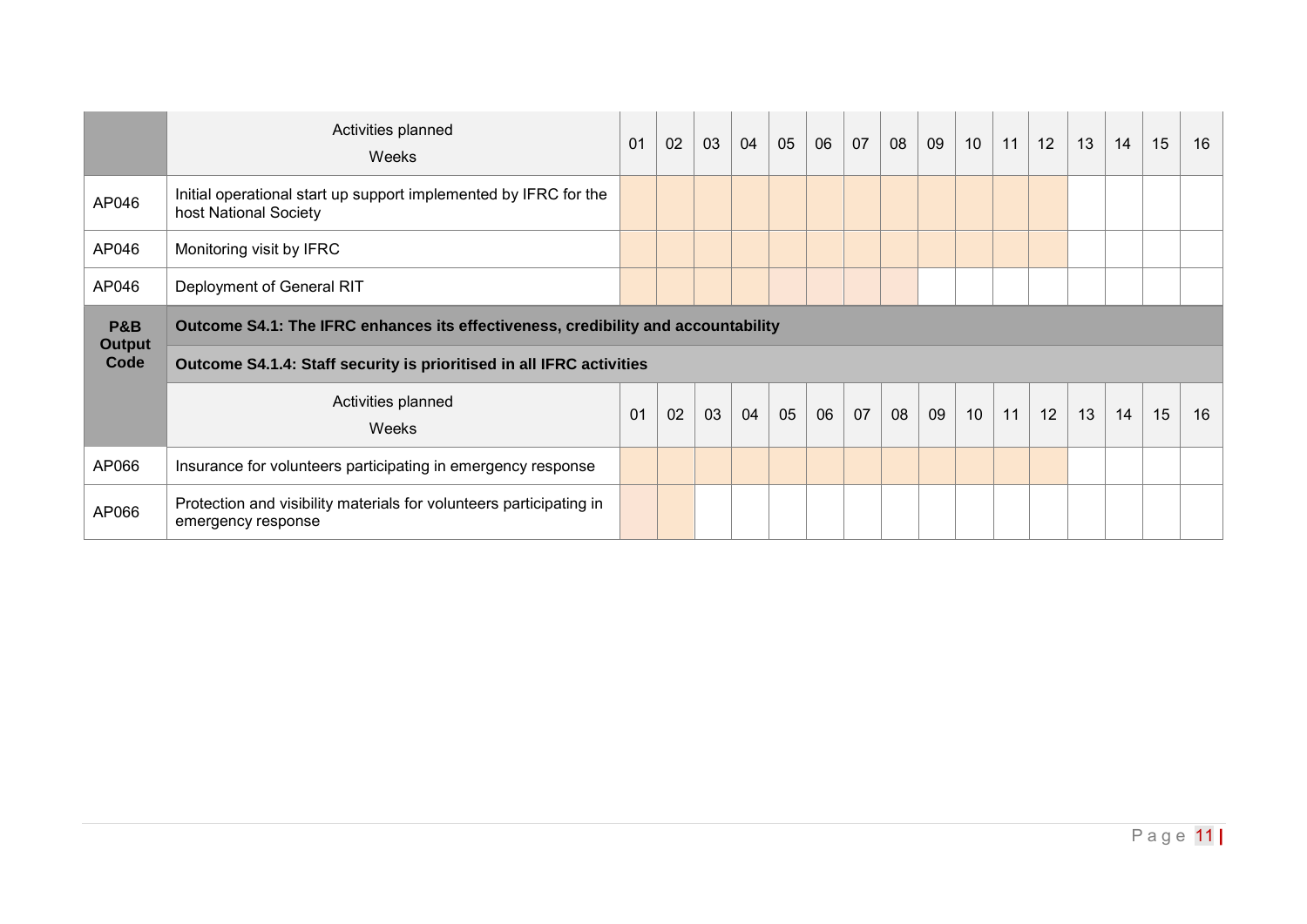<span id="page-11-0"></span>

## How we work

All IFRC assistance seeks to adhere to the **Code of Conduct** for the International Red Cross and Red Crescent Movement and Non-Governmental Organizations (NGO's) in Disaster Relief and the **Humanitarian Charter and Minimum Standards in Humanitarian Response (Sphere**) in delivering assistance to the most vulnerable. The IFRC's vision is to inspire**, encourage, facilitate and promote at all times all forms of humanitarian activities** by National Societies, with a view to **preventing and alleviating human suffering**, and thereby contributing to the maintenance and promotion of human dignity and peace in the world.

www.ifrc.org Saving lives, changing minds.



The IFRC's work is guided by Strategy 2020 which puts forward three strategic aims:

- **1.** Save lives, protect livelihoods, and strengthen recovery from disaster and crises.
- **2.** Enable healthy and safe living.
- **3.** Promote social inclusion and a culture of non-violence and peace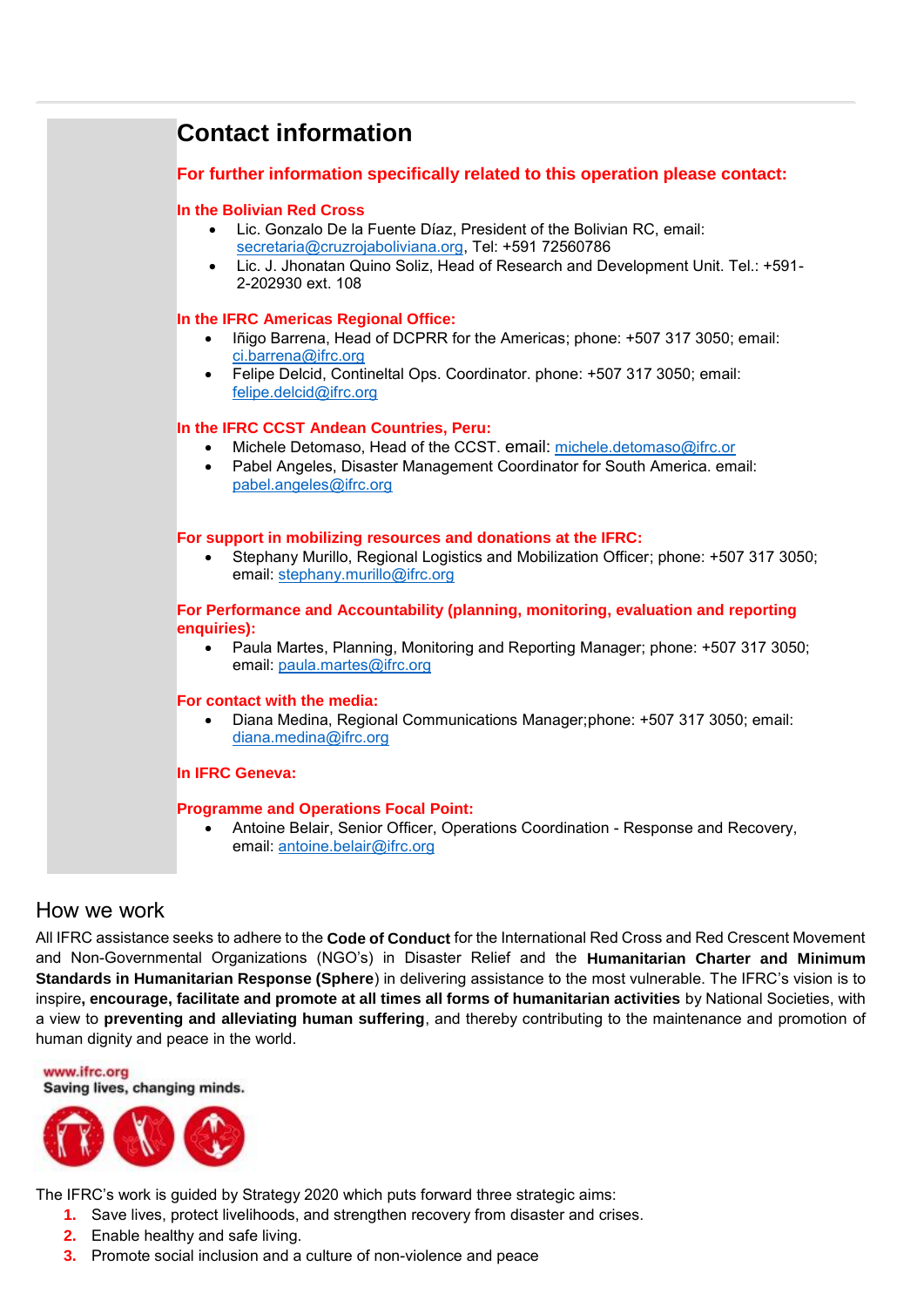# **Annex – Content of household hygiene kits and food kits**

Household hygiene kits:

| N <sup>o</sup> | <b>ITEM</b>        | <b>UNIT</b> | <b>QUANTITY</b> |
|----------------|--------------------|-------------|-----------------|
| 1              | Tooth paste        | 125 gr      | 5               |
| $\overline{2}$ | l Tooth brush      | Unit        | 5               |
| 3              | Hand soap          | 90 gr       | 4               |
| 4              | Medium towel       | Unit        | 1               |
| 5              | Sanitary napkins   | 10 uni      | 3               |
| 6              | Toilet paper       | Unit        | 10              |
| 7              | Powdered detergent | 450 gr      | 6               |
| 8              | Soap               | 230 gr      | 6               |
| 9              | Hand towels        | Unit        | $\mathcal{P}$   |
| 10             | Shampoo            | Litre       |                 |

## Food kits:

| <b>No</b> | <b>ITEM</b>  | <b>UNIT (kg/Lt)</b> | <b>QUANTITY</b> |
|-----------|--------------|---------------------|-----------------|
| 1         | Rice         | 5                   | 3               |
| 2         | Sugar        | 1                   | 5               |
| 3         | Noodles      | 5                   | $\overline{2}$  |
| 4         | Wheat flour  | 5                   | 1               |
| 5         | Salt         | 1                   | 2               |
| 6         | Chocolate    | 1                   | 1               |
| 7         | Oat          | 0.5                 | $\mathfrak{p}$  |
| 8         | <b>Beans</b> | 5                   | 1               |
| 9         | Tuna in oil  | 250 gr              | 3               |
| 10        | Эil          |                     |                 |